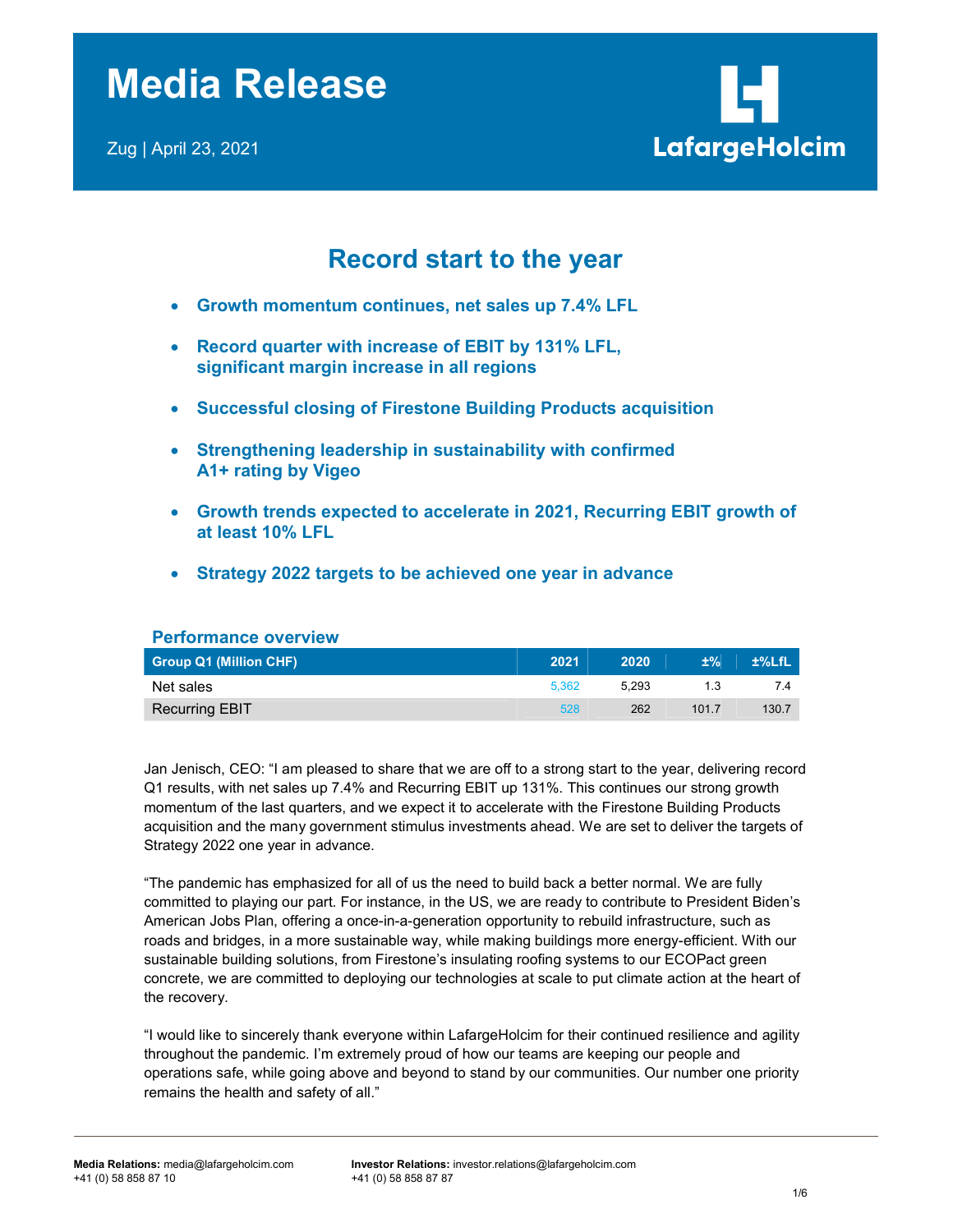

## GROWTH MOMENTUM CONTINUES, OVER-PROPORTIONAL EBIT INCREASE

The company got off to a record start to 2021, led by net sales improving by 7.4% and an increase in Recurring EBIT of 130.7% compared to the prior year period, both on a like-for-like basis. Cement volumes grew by 5.6% for the Group and Ready-Mix Concrete volumes grew by 2.2%, while Aggregates volumes decreased by 4.0%, all on a like-for-like basis. All regions showed significant increase in Recurring EBIT margin.

The Europe region showed good momentum with a strong increase in margin. Performance in March was excellent, with strong volumes in all segments and strong pricing trends overall. Market conditions improved in the UK and demand in France continued to be strong. These factors led to overproportional Recurring EBIT growth compared to net sales.

The Middle East Africa region delivered strong improvement in Recurring EBIT margin. The region returned to cement volume growth, driven by branded product sales. Good trends in Iraq, Kenya and Nigeria led to strong Recurring EBIT margin improvement of 380 basis points versus the prior year.

North America showed good momentum with volume back to the 2019 level despite unfavorable weather at the start of the year. Market demand in the US was strong and Canada West, which had been affected by a slowdown in the oil & gas sector, showed signs of stabilization. The Recurring EBIT margin for the region improved by 170 basis points versus the prior year.

The Latin America region continued its outstanding performance, with volume growth in all business segments. Strong cement demand growth was driven by residential and infrastructure sectors. The region delivered an excellent operational performance, with a record Recurring EBIT margin improvement of 810 basis points versus the prior year.

The Asia Pacific region showed record performance with strong growth in cement volumes. India's outstanding performance was supported by excellent volumes as well as effective price and cost management. Improving activities in Australia were supported by government stimulus programs. The region achieved a record Recurring EBIT margin expansion of 730 basis points versus the prior year.

### FIRESTONE ACQUISITION SUCCESSFULLY CLOSED

The transaction to buy Firestone Building Products successfully closed on March  $31<sup>st</sup>$ , 2021. The acquisition represents a milestone in the transformation of LafargeHolcim to become the global leader in innovative and sustainable building solutions. All 1,900 employees joined LafargeHolcim. Firestone Building Products will be part of the newly established Global Business Unit Solutions & Products, under the direction of Jamie Gentoso, who has been appointed to the Group Executive Committee.

Firestone Building Products is the market leader in commercial roofing and building envelope solutions in the United States with net sales above USD 1.8 billion in 2020, 15 manufacturing facilities, 1,800 distribution points and three R&D laboratories. It will remain headquartered in Nashville, Tennessee. The 2021 outlook for Firestone Building Products is strong, with results to date above expectations.

In addition, LafargeHolcim completed four bolt-on acquisitions across Europe in the quarter. Notable bolt-ons include Edile Commerciale and Cemex Rhone Alpes, both suppliers of ready-mix concrete and aggregates, ideally located in two of Europe's largest metropolitan areas, Milan, Italy, and Lyon, France. With 35 ready-mix concrete plants, these operations strengthen LafargeHolcim's position in two of the most dynamic and attractive areas in Europe, with strong demographic trends and key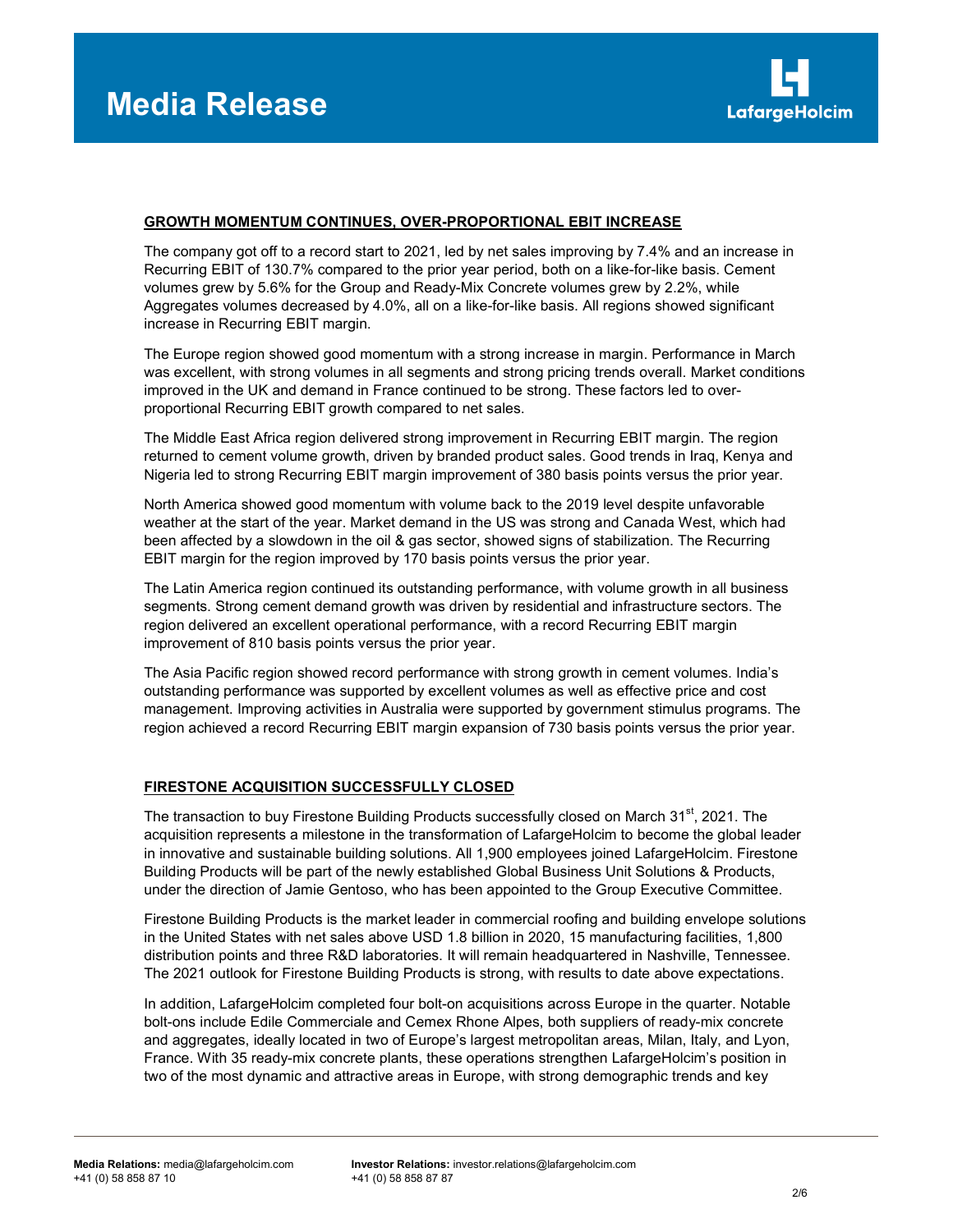

infrastructure projects. LafargeHolcim also announced its investment in XtreeE, a French start-up specializing in large-scale 3D printing, in the first quarter.

## STRENGTHENING LEADERSHIP IN SUSTAINABILITY

In addition to its record financial results, LafargeHolcim has continued to advance on its leading sustainability achievements in 2021. Vigeo.Eiris, the environmental, sustainability and governance (ESG) rating and research agency, has ranked LafargeHolcim as number one in its sector, giving the company its highest rating of A1+. LafargeHolcim was also named best in its sector in terms of transitioning to a low-carbon economy. This rating places LafargeHolcim within the top 2% of companies ranked worldwide.

The Solar Impulse Foundation endorsed ten LafargeHolcim green building solutions with its Solar Impulse Foundation efficient solution label. The labelled solutions contributed to the Solar Impulse Foundation's challenge of identifying 1,000 clean technologies that protect the environment in a profitable way. Each awarded solution was strictly assessed by a pool of independent experts. Among the recognized products is ECOPact green concrete, which was launched globally in July 2020 and is now available in 16 countries, including the US and India, with an accelerated rollout ahead. ECOPact is complemented by the company's EcoLabel, which has been deployed across 100 products around the world to transparently communicate their environmental profile, with at least 30% lower CO2 footprint, or 20% recycled content.

Other notable events in the quarter include LafargeHolcim's engagement as a founding member in the MIT Climate and Sustainability Consortium (MCSC). Working with MIT's world-class research teams, LafargeHolcim is working alongside a cross section of industry leaders to develop innovation-driven solutions to tackle climate change. LafargeHolcim also committed to publish its first Climate Transition report in 2022 and will submit it for shareholder approval at the 2022 Annual General Meeting.

# **OUTLOOK**

LafargeHolcim expects positive demand trends in all regions, to be accelerated as of H2 2021 from various stimulus programs, as governments announce measures to support the economic recovery with a focus on infrastructure. LafargeHolcim is ready to contribute to these programs around the world, from the CHF 2 trillion 'Build Back Better' plan in the US, to the nearly CHF 2 trillion expected from India's 'National Infrastructure Pipeline' plan, and the UK's CHF 800 billion infrastructure plan.

The company expects to develop the Firestone Building Products business in 2021, to accelerate bolton acquisitions and to continue to progress on its 2030 sustainability targets. LafargeHolcim further expects to achieve all Strategy 2022 targets one year in advance, delivering:

- Net sales growth of 3%-5% LFL
- Over-proportional growth in Recurring EBIT of at least 10% LFL
- Return on invested capital above 8%
- Cash conversion of above 40%
- Debt leverage below 2x
- Capex less than CHF 1.4bn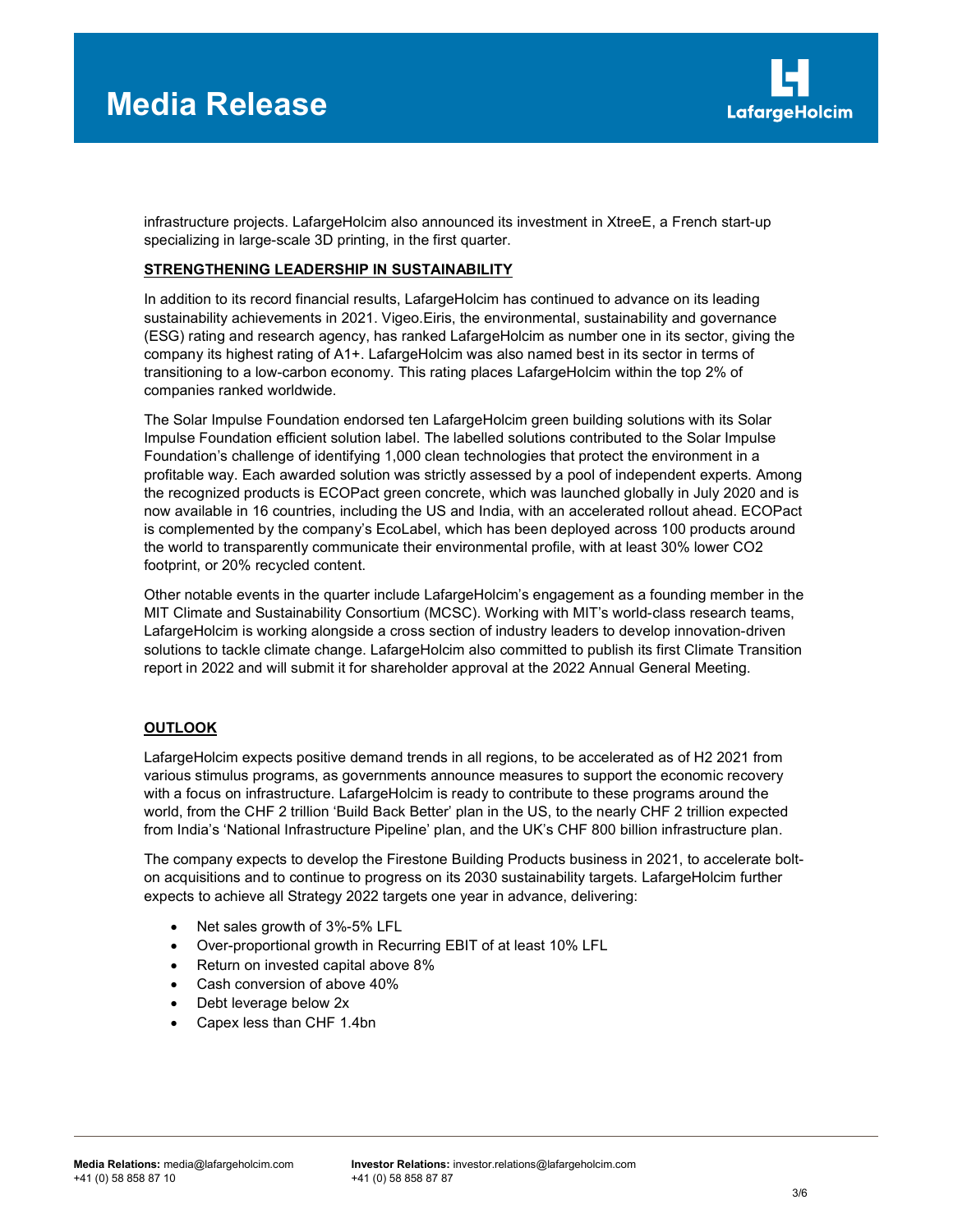

# GROUP AND REGIONAL FIGURES

| <b>Group Q1</b>                        | 2021  | 2020  | $±\%$  | $±%$ LfL |
|----------------------------------------|-------|-------|--------|----------|
| Sales of cement (mt)                   | 47.3  | 44.9  | 5.5    | 5.6      |
| Sales of aggregates (mt)               | 48.5  | 49.1  | $-1.1$ | $-4.0$   |
| Sales of ready-mix concrete (m $m^3$ ) | 10.1  | 9.8   | 2.7    | 2.2      |
| Net sales (CHFm)                       | 5.362 | 5.293 | 1.3    | 7.4      |
| Recurring EBIT (CHFm)                  | 528   | 262   | 101.7  | 130.7    |

| <b>Europe &amp; Middle East Africa Q1</b>       | 2021  | 2020  | $±\%$   | $±%$ LfL |
|-------------------------------------------------|-------|-------|---------|----------|
| Sales of cement (mt)                            | 17.7  | 17.7  | 0.2     | 0.2      |
| Sales of aggregates (mt)                        | 25.3  | 26.4  | $-4.4$  | $-4.0$   |
| Sales of ready-mix concrete $(m m3)$            | 5.1   | 4.8   | 5.7     | 4.7      |
| Net sales to external customers (CHFm)          | 2,205 | 2,219 | $-0.6$  | 4.0      |
| Recurring EBIT (CHFm)                           | 143   | 101   | 41.8    | 62.7     |
| Europe Q1                                       |       |       |         |          |
| Sales of cement (mt)                            | 9.1   | 9.3   | $-2.4$  | $-2.4$   |
| Sales of aggregates (mt)                        | 24.4  | 25.5  | $-4.3$  | $-3.9$   |
| Sales of ready-mix concrete (m m <sup>3</sup> ) | 4.5   | 4.1   | 9.6     | 8.5      |
| Net sales to external customers (CHFm)          | 1,643 | 1,569 | 4.8     | 3.5      |
| Recurring EBIT (CHFm)                           | 56    | 27    | 107.1   | 102.3    |
| <b>Middle East Africa Q1</b>                    |       |       |         |          |
| Sales of cement (mt)                            | 8.6   | 8.4   | 3.0     | 3.0      |
| Sales of aggregates (mt)                        | 0.9   | 1.0   | $-6.7$  | $-6.7$   |
| Sales of ready-mix concrete $(m m3)$            | 0.6   | 0.7   | $-15.9$ | $-15.9$  |
| Net sales to external customers (CHFm)          | 562   | 650   | $-13.5$ | 5.1      |
| Recurring EBIT (CHFm)                           | 87    | 74    | 17.7    | 48.1     |

| North America Q1                       | 2021  | 2020  | $±\%$   | $±%$ LfL |
|----------------------------------------|-------|-------|---------|----------|
| Sales of cement (mt)                   | 3.4   | 3.6   | $-5.4$  | $-5.4$   |
| Sales of aggregates (mt)               | 14.3  | 15.9  | $-9.9$  | $-10.7$  |
| Sales of ready-mix concrete $(m m3)$   | 1.9   | 1.9   | 1.1     | 0.6      |
| Net sales to external customers (CHFm) | 913   | 1.019 | $-10.4$ | $-6.5$   |
| Recurring EBIT (CHFm)                  | $-53$ | -76   | 30.4    | 27.7     |

| Latin America Q1                       | 2021 | 2020 | $±\%$ | $±%$ LfL |
|----------------------------------------|------|------|-------|----------|
| Sales of cement (mt)                   | 6.5  | 5.6  | 16.6  | 16.6     |
| Sales of aggregates (mt)               | 1.4  | 1.2  | 14.9  | 14.9     |
| Sales of ready-mix concrete $(m m3)$   | 1.1  | 1.0  | 9.6   | 9.6      |
| Net sales to external customers (CHFm) | 615  | 565  | 8.8   | 31.4     |
| Recurring EBIT (CHFm)                  | 223  | 159  | 40.5  | 68.9     |

Media Relations: media@lafargeholcim.com Investor Relations: investor relations@lafargeholcim.com<br>+41 (0) 58 858 87 87<br>
+41 (0) 58 858 87 87 +41 (0) 58 858 87 87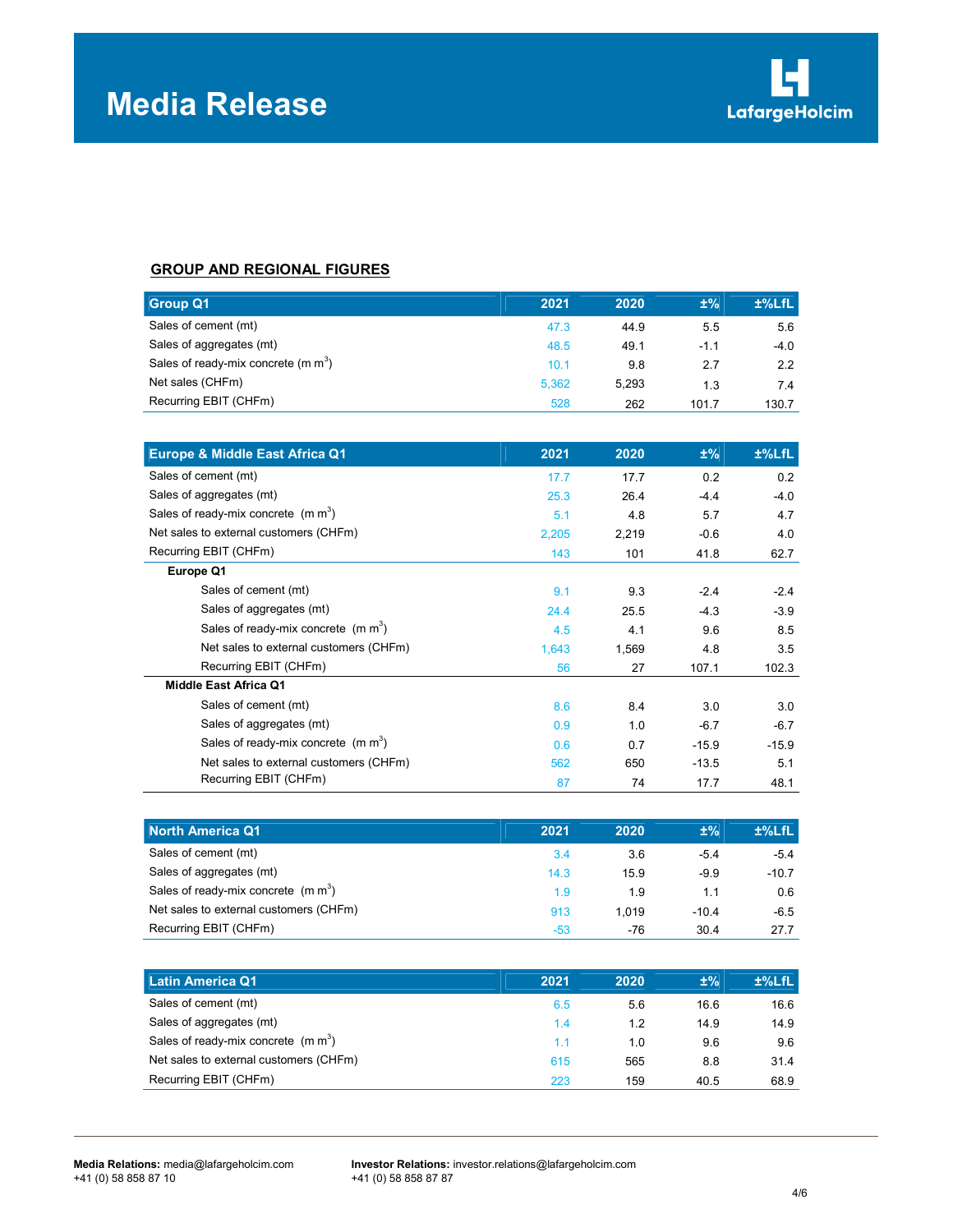| Asia Pacific Q1                        | 2021  | 2020  | $±\%$  | $±%$ LfL |
|----------------------------------------|-------|-------|--------|----------|
| Sales of cement (mt)                   | 18.9  | 15.8  | 19.6   | 19.7     |
| Sales of aggregates (mt)               | 7.6   | 5.6   | 35.4   | 11.0     |
| Sales of ready-mix concrete $(m m3)$   | 2.0   | 2.1   | $-5.8$ | $-5.8$   |
| Net sales to external customers (CHFm) | 1.508 | 1.327 | 13.6   | 17.0     |
| Recurring EBIT (CHFm)                  | 303   | 169   | 79.0   | 85.7     |

## RECONCILIATION TO GROUP ACCOUNTS

Reconciling measures of profit and loss to the consolidated statement of income of LafargeHolcim:

| Group Q1 (Million CHF)                                                  | 2021   | 2020   |
|-------------------------------------------------------------------------|--------|--------|
| <b>Recurring EBITDA</b>                                                 | 1.077  | 838    |
| Depreciation of right-of-use assets                                     | $-84$  | $-97$  |
| Recurring EBITDA after leases                                           | 993    | 741    |
| Depreciation and amortization                                           | $-465$ | $-479$ |
| <b>Recurring EBIT</b>                                                   | 528    | 262    |
| Restructuring, litigation, implementation and other non-recurring costs | $-40$  | $-13$  |
| Impairment of operating assets                                          | -4     | -4     |
| Operating profit                                                        | 484    | 244    |

#### ADDITIONAL INFORMATION

#### Non-GAAP definitions

Some non-GAAP measures are used in this release to help describe the performance of LafargeHolcim. A full set of these non-GAAP definitions can be found on our website.

#### Analyst presentation

The analyst presentation of the first quarter trading update is available on our website at www.lafargeholcim.com.

Switzerland: +41 (0) 58 310 50 00 France: +33 (0) 1 7091 8706 UK: +44 (0) 207 107 06 13 US: +1 (1) 631 570 56 13

Media conference: 09:00 CEST Analyst conference: 10:00 CEST

Due to restrictions caused by COVID-19, the media conference at 09:00am CET and analyst's conference at 10:00am CET will be held virtually.

In order to participate in the analyst's conference, please go to https://www.lafargeholcim.com/q12021events.